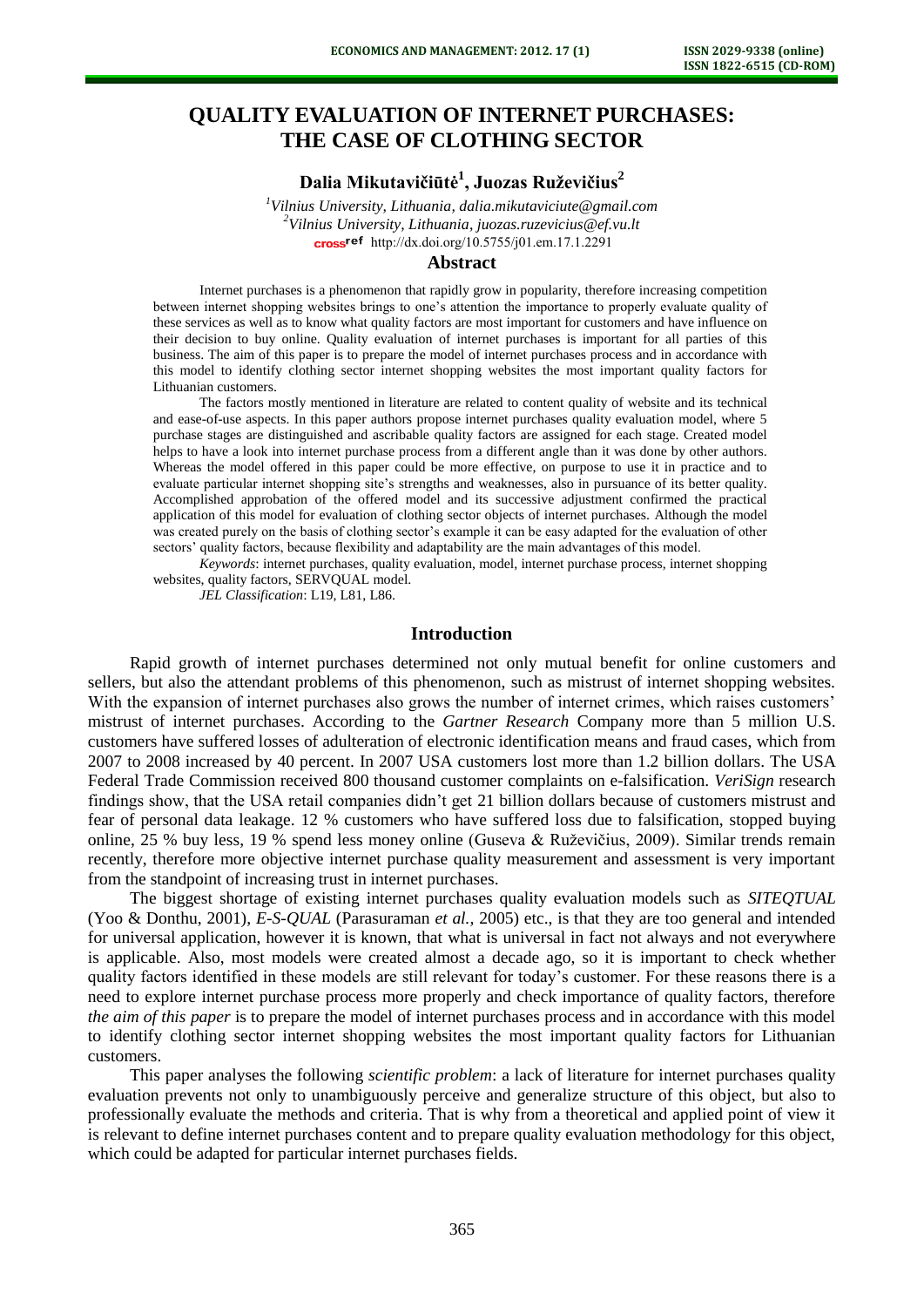*The research methods:* scientific literature review and systematic analysis, scientific studies, which describe internet shopping and/or internet purchases evaluation models and criteria, content analysis, survey and testing for primary data collection, systematic analysis and comparison of results. Research data was processed with statistical analysis program SPSS. Descriptive statistics methods were used for data analysis (means calculations, correlation analysis, etc.). Features of the author's research are presented in paragraph 3.1.

## **1. Traditional service quality**

Traditional services in this paper are non-internet-based services, and quality of these services can be defined as conformance to customer requirements (Parasuraman *et al.,* 1985). Mentioned definition is correct, but too abstract, therefore more often it is stated, that service quality is difference between customers' expectations for service performance and their perceptions of the service received (Grönroos, 1984; Asubonteng *et al.,* 1996). In this definition specifications of aforementioned customer are extended and important becomes not customer requirements itself, but difference between what customer expected and what received.

Traditional service quality studies in the literature are divided into two parts (Gummesson, 1989; Santos, 2003):

- 1) Scandinavian, with the main representative Grönroos. Contribution of this author to service quality assessment is quite important: created model shows that the customer perceived service quality consists of the expected service quality and experienced service quality, which depends on the technical and functional quality (Grönroos, 1984);
- 2) American with Parasuraman, Zeihaml and Berry contribution for service quality evaluation. Main studies: a) based on focus groups study distinguished 10 service quality dimensions: tangibles, reliability, responsiveness, communication, credibility, security, competence, courtesy, understanding/knowing the customer, access (Parasuraman *et al.*, 1985); b) Service quality establishment function – fulfillment of customer expectations depends on three variables: particular customer expectations, perceived process and final result quality (Parasuraman *et al.,* 1985); c) SERVQUAL model (Parasuraman *et al.,* 1988), which aim was deeper analysis of gap between customer expectations and perceived quality. Based on ten previously established quality dimensions, Likert scale with 97 statements was created, which measures customer expectations for service companies in general and customer experienced quality in particular company (Parasuraman *et al.,* 1988).

Accomplished survey result was the new model, in which only five of 10 quality dimensions remained (3 original ones: tangibles, reliability, responsiveness and 2 combined ones – assurance and empathy), and the questionnaire was reduced to 22 statements. The authors maintain that questionnaire is like a skeleton, which is possible to adapt for a wide range of service companies for identifying gap between customers' experienced quality and their expectations. It is possible because there are two analogical sides of one statement used in the questionnaire (Parasuraman *et al.,* 1988).

Despite the fact that SERVQUAL model received some criticism for a variety of topics, such as Likert scale usage, model validity, data variation in other studies, un-universal dimensions, questionnaire complexity, etc. (Asubonteng *et al.,* 1996), it was widely used: it is estimated that by 2002 this model was described or attempted to adapt in more than 100 scientific articles (Wolfinbarger & Gilly, 2003). Assessment of traditional services' quality with the purpose to find out how the customer understands the quality and distinguish quality dimensions were studied quite detailed.

## **2. Internet service quality and its evaluation**

Generally online service is an interactive, content-centered and Internet-based customer service, driven by the customer and integrated with related organizational customer support processes and technologies with the goal of strengthening the customer-service provider relationship" (De Ruyter *et al.*,2001). From given online services description main differences between these and traditional services come out: interactivity, nature of the customer's participation, relation between customer and service provider.

Customers of online services are not passive receivers of sales, but central persons who have more control in an online environment (Kuo *et al.,* 2005). In internet based services direct contact between customer and company employees disappears, interaction between the customer and website emerges.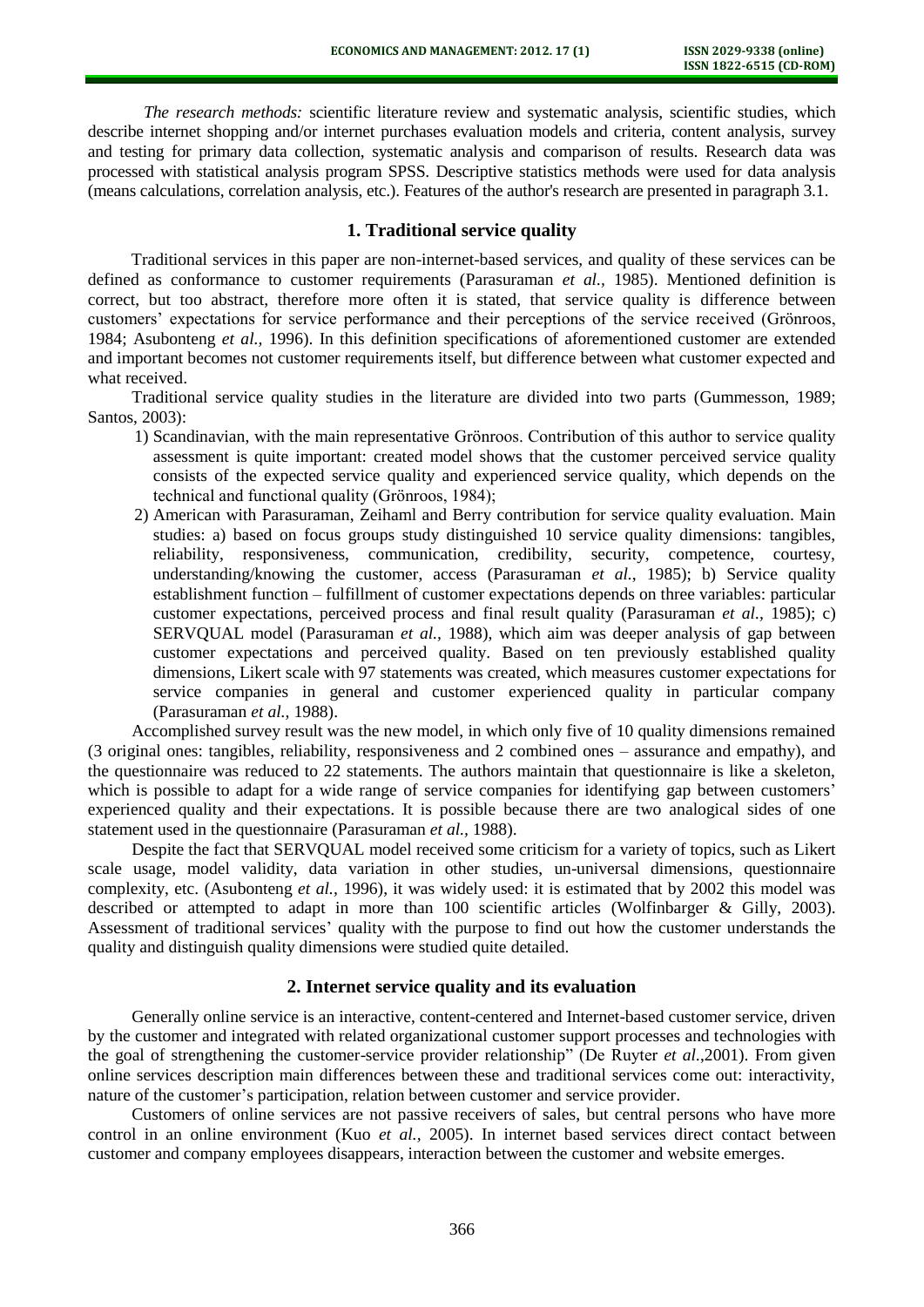Looking at the online services from internet shopping perspective, following online service definition should fit best: "e-service quality is defined broadly to encompass all phases of a customer's interaction with a website, the extent to which a website facilitates efficient and effective shopping, purchasing and delivery" (Parasuraman *et al.,* 2005). In this paper the concept of online service is defined as e-commerce category business to customer, where the customer is natural person who buys in retail online shops.

In accordance with analysed literature all quality of online services evaluation models can be divided in two parts: models based on SERVQUAL model and new developed online service evaluation models. In order to evaluate the online service quality dimensions more accurately models of both groups were analysed.

| <b>E-QUAL</b><br>(Kayanama and<br><b>Black, 2000)</b>       | Van Iwaarden et al., 2003                                                                                                     | <b>Long and McMellon, 2004</b>                                                                                                          | Lee and Lin, 2005                                                                           |
|-------------------------------------------------------------|-------------------------------------------------------------------------------------------------------------------------------|-----------------------------------------------------------------------------------------------------------------------------------------|---------------------------------------------------------------------------------------------|
| Accessibility;<br>Navigation;<br>Design and<br>presentation | Functionality; Good-looking<br>Web site                                                                                       | Functionality; Attractiveness                                                                                                           | Web site design                                                                             |
| Content and<br>purpose                                      | Tax and/or other charges<br>clarity; Accessible sale<br>terms and conditions;<br>Registration and access<br>process is simple | Company does, what promised;<br>Services without need to contact<br>company; Easy access and<br>understanding of billing                | Correct orders fulfilling;<br>Secure personal<br>information; Prompt<br>delivery            |
| Responsiveness                                              | Access speed; Fast solving<br>of queries or complaints                                                                        | Prompt service; Fast solving of<br>requests and willingness to help                                                                     | Promptly respond to<br>customers inquires;<br>Information retrieval and<br>navigation speed |
| Personalization;<br>Customization                           | Personalization; Accuracy<br>of provided links                                                                                | Individual attention for<br>customers; Satisfy customer<br>needs                                                                        | Personalization:<br>individualized attention,<br>personal thank you notes                   |
| Background                                                  | Information about products<br>and company; Security and<br>privacy policies are<br>accessible; Trustworthiness                | Customers should feel safe;<br>Secure transactions; Privacy<br>assurance; Internet site should<br>operate all the time                  | Online trust                                                                                |
|                                                             |                                                                                                                               | <b>COMMUNICATION: Clear</b><br>instructions; Follow-up for order<br>confirmation                                                        |                                                                                             |
|                                                             |                                                                                                                               | ORDERING/SHIPPING/<br>PACKAGING: Variety of<br>shipping options; Acceptable<br>return policy; Merchandise<br>shipping in good packaging |                                                                                             |

|  |  |  | Table 1. Comparison of models developed based on SERVQUAL model |
|--|--|--|-----------------------------------------------------------------|
|--|--|--|-----------------------------------------------------------------|

*Source:* designed by the authors

As it is shown in the table above authors tried to link online services quality evaluation with SERVQUAL model, which was created for quality evaluation of services in general. In one of mentioned papers (table 1) it was attempted to create a model for online travel agencies quality evaluation (Kayanama & Black, 2000), in another paper chosen research area was websites and purpose to prove that SERVQUAL model is easy to adapt for quality evaluation of websites (Van Iwaarden *et al.,*2003). Selected areas in third (Long &McMellon, 2004) and fourth (Lee & Lin, 2005) papers were internet shopping and authors' researches are different compared to others not only because of the attempt to use dimensions of SERVQUAL model, but also to create new dimensions, more suited for internet shopping quality evaluation.

 Long and McMellon added two more dimensions to the existing SERVQUAL model in their research: communication and ordering, shipping and packaging dimension, which were merged into one dimension "buying process" after analysis and calculations (Long &McMellon, 2004). Compared to the firstly analyzed models and SERVQUAL last research was changed the most - original dimensions' names were changed to more suitable for internet shopping, authors didn't count difference between customer expectations and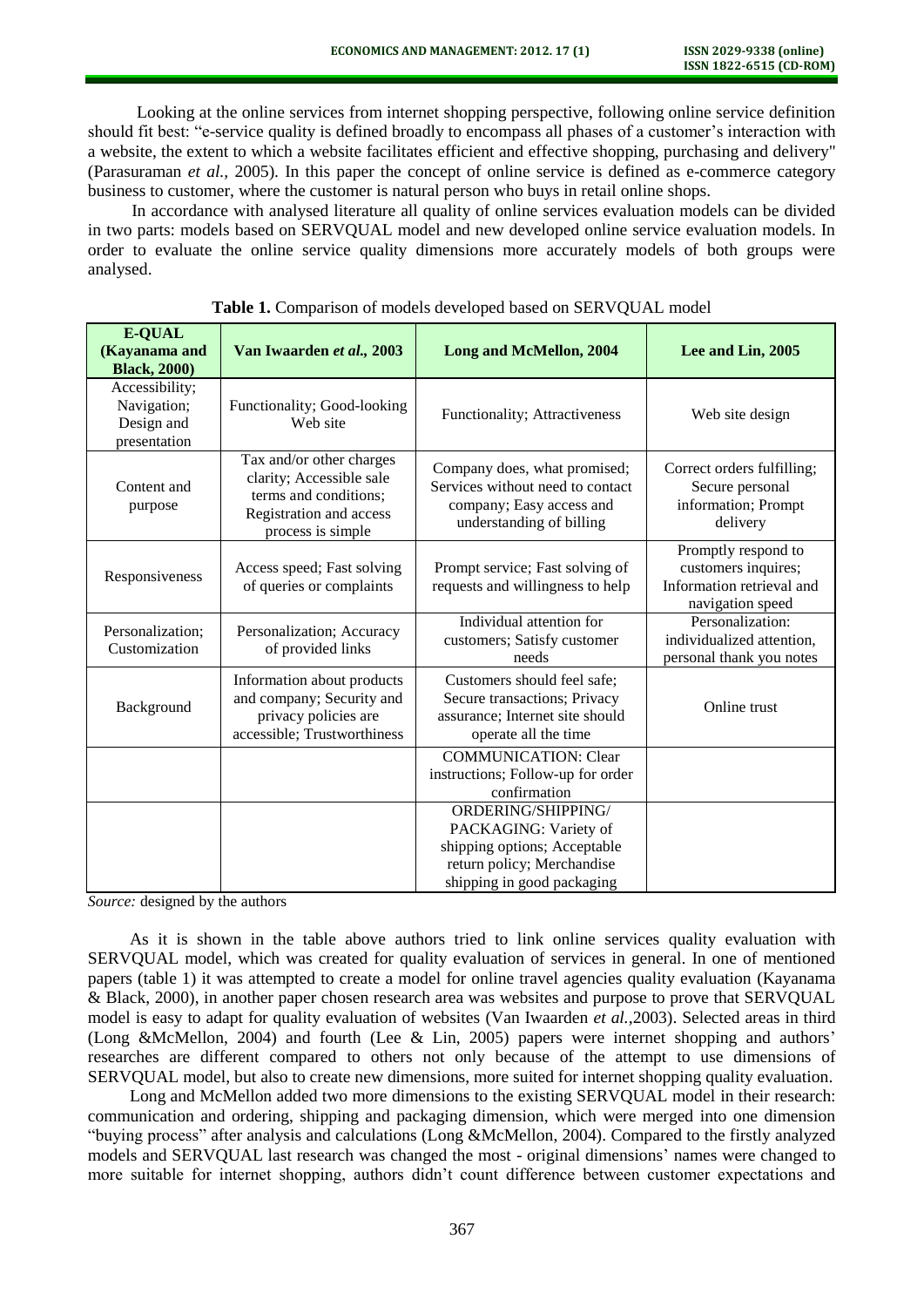perceived service quality, but tried to calculate general view about service quality and satisfaction level (Lee & Lin, 2005). Summarizing mentioned studies based on SERVQUAL model it could be noticed, that importance of SERVQUAL model was proved once again, as well as what impact it made for traditional service quality (although it was widely criticized), also remained popular after online services emergence.

As mentioned before, second part of online service quality evaluation models was new developed online service evaluation models, which were chosen for further analysis on the basis that their quality dimensions and interpretation of these quality dimensions differ, also that they could be identified by name and would have been mentioned in two or more studies from other authors. In order to highlight their nature, characteristics and differences contents of these models will be briefly described.

- 1. *SITEQUAL*. The authors identified four quality dimensions according to conducted interviews: ease-of-use, aesthetic design, processing speed and security (Yoo & Donthu, 2001);
- 2. **WEBQUAL<sup>TM</sup>**. After student surveys (three stages) and collected information analysis authors formed final quality evaluation model of online services, which consists of 12 dimensions divided into four categories: ease-of-use (easy understanding and intuitive operations), entertainment (visual appeal, innovativeness and emotional appeal), usefulness (informational fit-to-task, tailored communications, trust and response time), complimentary relationship (consistent image, online completeness, relative advantage) (Loiacono *et al.,* 2003);
- 3. **.***comQ/EtailQ*. Development of the model was based on focus groups research. According to the focus groups research results survey was designed and an online survey was conducted. After statistical calculations were performed, *.comQ* model was developed. This model consists of four dimensions: customer service, security/privacy, website design, fulfillment/reliability (Wolfinbarger & Gilly 2003);
- 4. *E-S-QUAL* model is designed exclusively for quality evaluation of internet shopping websites and unlike other models include entire internet purchases process. The model consists of two parts: the main (*E-S-QUAL*), designed for all internet shopping sites customers, and the e-recovery service quality scale (*E-RecS-QUAL*), which is required only for those customers, who have had problems with internet shopping websites (Parasuraman *et al.,* 2005).

Quality dimensions of the main part *E-S-QUAL* are: efficiency, fulfilment, system availability, privacy; while *E-RecS-UAL* dimensions are: responsiveness, compensations, contact (Parasuraman *et al.,*  2005).

*E-S-QUAL* model has been tried to modify and renamed into *E-A-S-QUAL* by analysing internet shopping websites for women clothes (Kim *et al.*, 2006). The authors of this model stated that compensation dimension is inappropriate, because it cannot be measured without actual problems, so three more dimensions were added to *E-A-S-QUAL* model (except compensation): personalization, information (general company and product related information), and graphic styles (Kim *et al.,*2006).

There were 4 models analysed, also one of their modifications and four studies, in which it was attempted to adapt *SERVQUAL* model for quality of online services evaluation. In studies, where *SERVQUAL* model was adapted (Kayanama & Black, 2000; Van Iwaarden *et al.,*2003; Long & McMellon, 2004; Lee & Lin, 2005), identified quality dimensions were specified much more by assigning different quality factors for them. The reason could be that authors were trying to adapt already created *SERVQUAL* model for online services. In order not to depart from *SERVQUAL* model more detailed descriptions and generalizations were needed. On the contrary, authors who created their own models, designed for evaluation of online services quality, proposed new dimensions in more general way.

 Despite the fact that studies for defining quality factors and dimensions were different, there are some equal dimensions between models. Most common dimensions are responsiveness, reliability, security and functionality; these recurring dimensions allow doing presumption, that these dimensions are the most important in internet shopping websites quality evaluation. Meanwhile there are also unique dimensions, for example compensation and system availability –*E-S-QUAL* (Parasuraman *et al.,* 2005), customer service (Wolfinbarger & Gilly, 2003).

 Student surveys were one of most common information sources for studies. Impact for this might have been sudden spread of internet shopping websites and belief that students are most active members of society, innovation fans and frequent internet buyers (Yoo & Donthu, 2001).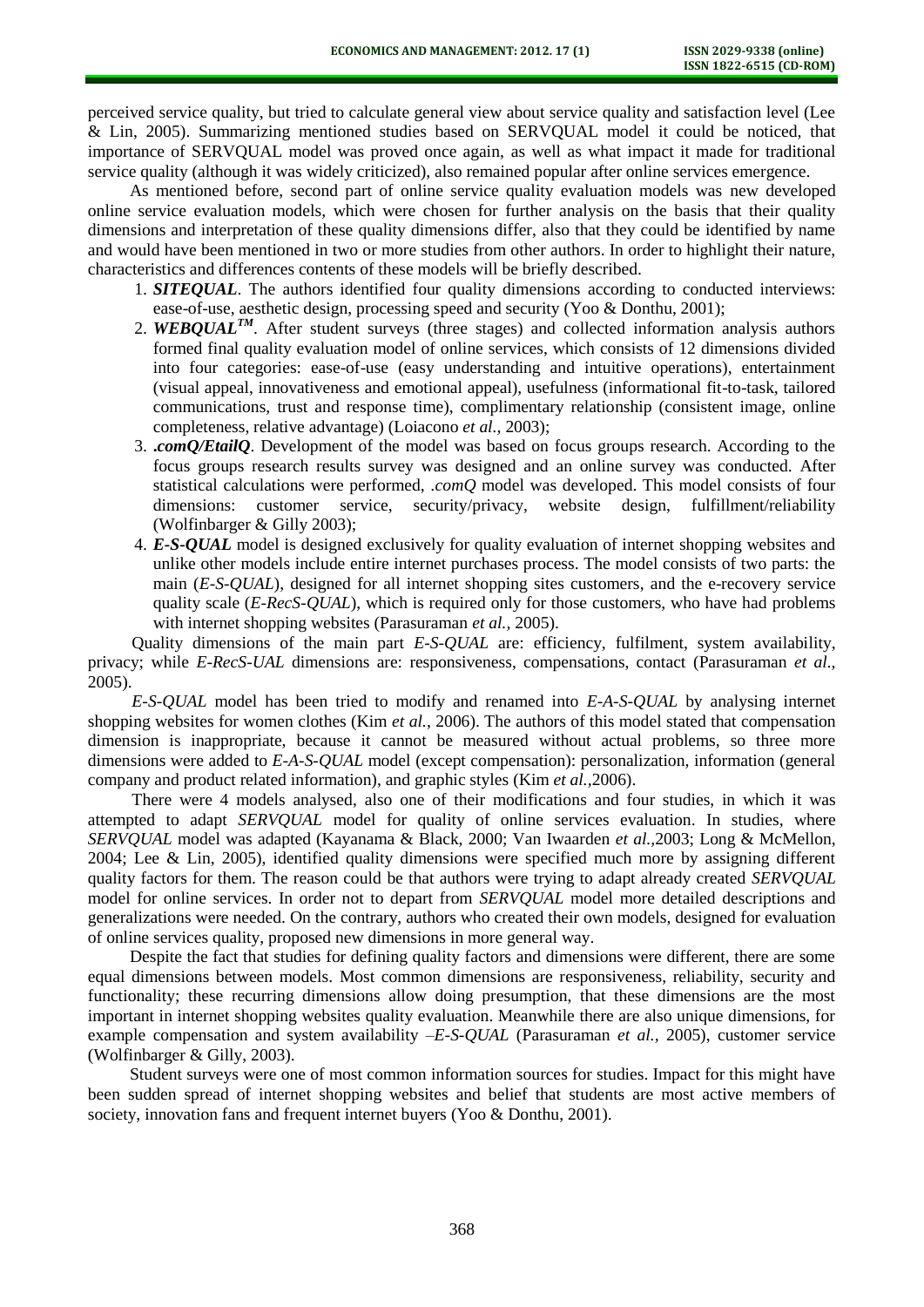## **3. Formation of new model**

 Authors of analyzed models sought to create models that can be applied in practice and results of researches can be used for internet shopping websites development. However, it should be remembered that in these innovation times not only technology, but also customers preferences and expectations change very rapidly, therefore most internet shopping quality evaluation models can be hard to implement or they don't reflect today's realities. For this reason it was decided to group internet purchase process into smaller components – internet purchase stages with ascribable quality factors for each stage.

Quality factors and dimensions, identified in the analysed models, as well as models themselves have advantages and disadvantages, so in order to generalize and apply them for internet purchase process new model should be designed.

 In designed theoretical model 5 purchase stages with ascribable quality factors for each stage are base of theoretical model. The service is marked as a separate component of the model. Service is important in all purchase stages; therefore it is added not as a continued criterion, but as a stage having influence for all stages with all of its quality factors. Summing up analysed literature, all quality dimensions with ascribable quality factors were divided into groups according to belonging to a purchase stage and joining them by implication. Below there are all stages and ascribable quality factors (including services):

- 1. **Login and search for product**. This internet purchase part consist of 4 quality factors, which are especially important because they are primarily noticeable on customers and have impact for their further behaviour – page navigation or logoff the website. Mentioned quality factors are accessibility, visual appeal or website design, functionality and accuracy of information;
- 2. **Product order**. In this stage three quality factors could be important: registration and privacy, variety of shipping options, submission of order confirmation details;
- 3. **Payment for the product**. Distinguishable quality factors are following: security, different payment options and their clearness, clearly detailed tax and/or other charges, payment receipt confirmation;
- 4. **Product receipt** (not product delivery, because this internet purchase process is viewed from the customer's perspective), which consist of speed of delivery and contract fulfilment;
- 5. **Product return**. It consist of two quality factors: return policy and return loss compensation;
- 6. **Service**. Five quality factors: personalization, reliability, responsiveness, communication, system availability.

Created theoretical model should help to evaluate internet purchase quality factors more objectively and efficiently than models analysed before. The authors of these models did not create process or analysed different internet purchases stages, but just excluded quality factors, looking into it like one unit, therefore models were too generalized.

## *3.1. Research methodology*

So far created internet service quality evaluation models are very useful, but it needs to be kept in mind that the language, culture, religion and abundance of other factors can affect customer quality perception (Van Iwaarden *et al.,* 2003). Considering these facts there is a need to investigate what quality factors are important to customers in Lithuania, who shop online in foreign or Lithuanian websites.

The aim of this research: to evaluate quality factors that are important to customers in Lithuania, who purchases clothing sector products online, using the theoretical internet purchase process model. Research is based on internet purchase stages and ascribable quality factors for each stage, which are defined in different statements in created questionnaire. These statements should be evaluated on nine-point scale and such width of the scale is selected because respondents have greater choice and greater distribution of answer could be obtained. The questionnaire contains not only six scales (the scale for each internet purchase process stage), but also: the question-filter to distinguish respondents who purchased clothing sector products online in the last six months – exactly such respondents are the target group; introductory questions enabling to identify the respondents' behaviour, i.e. frequency of internet purchases and in what internet shopping websites they purchase; demographic questions.

According to the Department of Statistics in Lithuania in 2010 3.2 % of the population aged 16-74, i.e. 83 000, purchased clothing, footwear and sport products on internet (Statistics Lithuania, 2010). Unfortunately it is the only most accurate information of this type found, and it does not fully reflect the size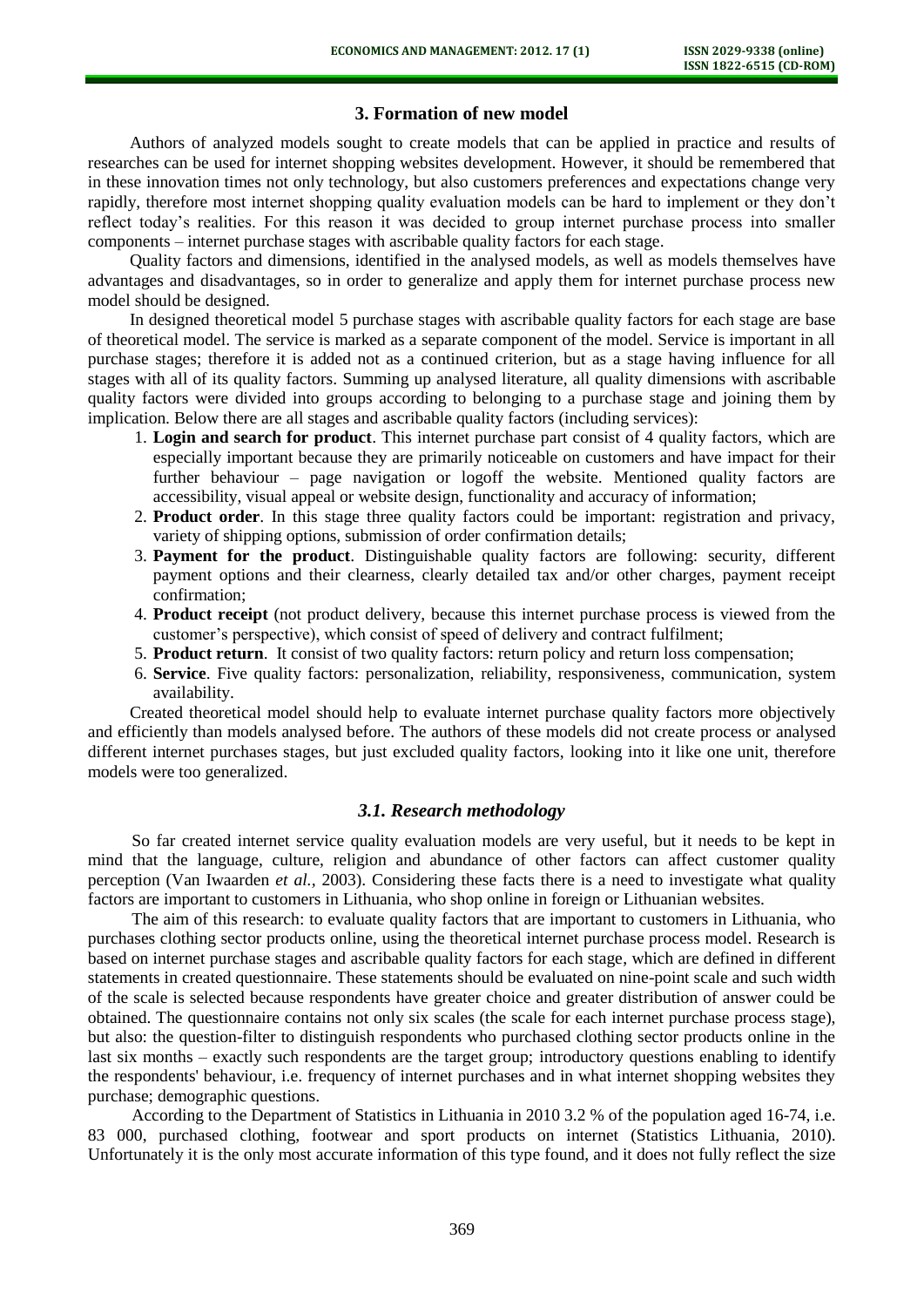of the population (3.2 % of the population includes not only customers who purchased clothing sector products but also sporting goods and footwear).

Sample (96 respondents) for this research was calculated based on available data and aid of online calculator *(Creative Research Systems*). So, in order to obtain representative data there is a need to interview 96 respondents, who purchased clothing sector products online during the last 6 months.

## *3.2. Research results of quality evaluation of internet purchases in clothing sector*

The Survey "quality evaluation of internet purchases in clothing sector" was implemented in September 2011. Survey publication was stopped when required number of questionnaires was collected, i.e. when in total 96 respondents answered, who purchased clothing sector products online in the last 6 months.

The survey was designed in online surveys' site *[www.publika.lt](http://www.publika.lt/)* and was distributed in online forums and in social networks with the purpose to reach the target group, where topics about purchasing on internet are discussed.

During the survey period 163 respondents participated, 67 of them didn't purchase clothing sector products on internet in the last six months. Demographics of target group respondents: almost three-quarters  $(70.4 \%)$  of the respondents were women, more than a half  $(66.7 \%)$  respondents belong to age group 25-34 years and nearly one-fourth (24.7 %) of the age group 16-24 years. Most respondents (86 %) have university education and distribution depending on incomes is relatively high, but the largest part of respondents (24.7 %) is the one consisting of respondents whose income is from 1501 to 2200 Lt.

In order to verify which demographic rate has impact for online purchases chi-square was calculated. Statistically significant difference  $(p=0.007)$  was found only to income, which means that the answers to the question "Did you purchase clothing sector products in the last 6 months?" selection is significant different depending on the income – a higher income respondents more often chose answer "Yes" to the mentioned question. Distribution of respondents based on the frequency of purchasing clothing products online is shown in figure 1. Purchasing frequency dependence on gender, age, education or income was not confirmed, correlation between all these indicators was also not found.



**Figure 1.** Distribution of respondents by online purchase frequency *Source:* authors' research results

As it is seen from the picture above, most respondents, even 43%, purchase clothing products online only 2 times per six months, or even more rarely. It can be concluded that purchasing of clothing products online cannot or simply doesn't replace traditional brick-and-mortar firms and it is not very common phenomenon. Only 3.7% of the respondents purchase clothing products once a week and more often, the same number of the respondents purchase 2-3 times per month.

After introductory questions in the questionnaire the next topic was different online purchase stages and quality factors of these stages' evaluation, dependence on demographic factors, correlation and Cronbach's alpha calculations. Cronbach's alpha in the designed questionnaire is equal to 0.87.

As the research result analysis showed, there is no general rule for quality factors' evaluation in different stages of purchase process. In some cases importance of evaluation statistically significantly differed depending on gender, in other cases depending on incomes, just as in calculations of correlation between data. Among all identified quality factors there are three ones which women rated as more important than men. These quality factors are accessibility, website design, registration and privacy, so in internet shopping websites, where buyers are women, attention must be paid to the mentioned quality factors.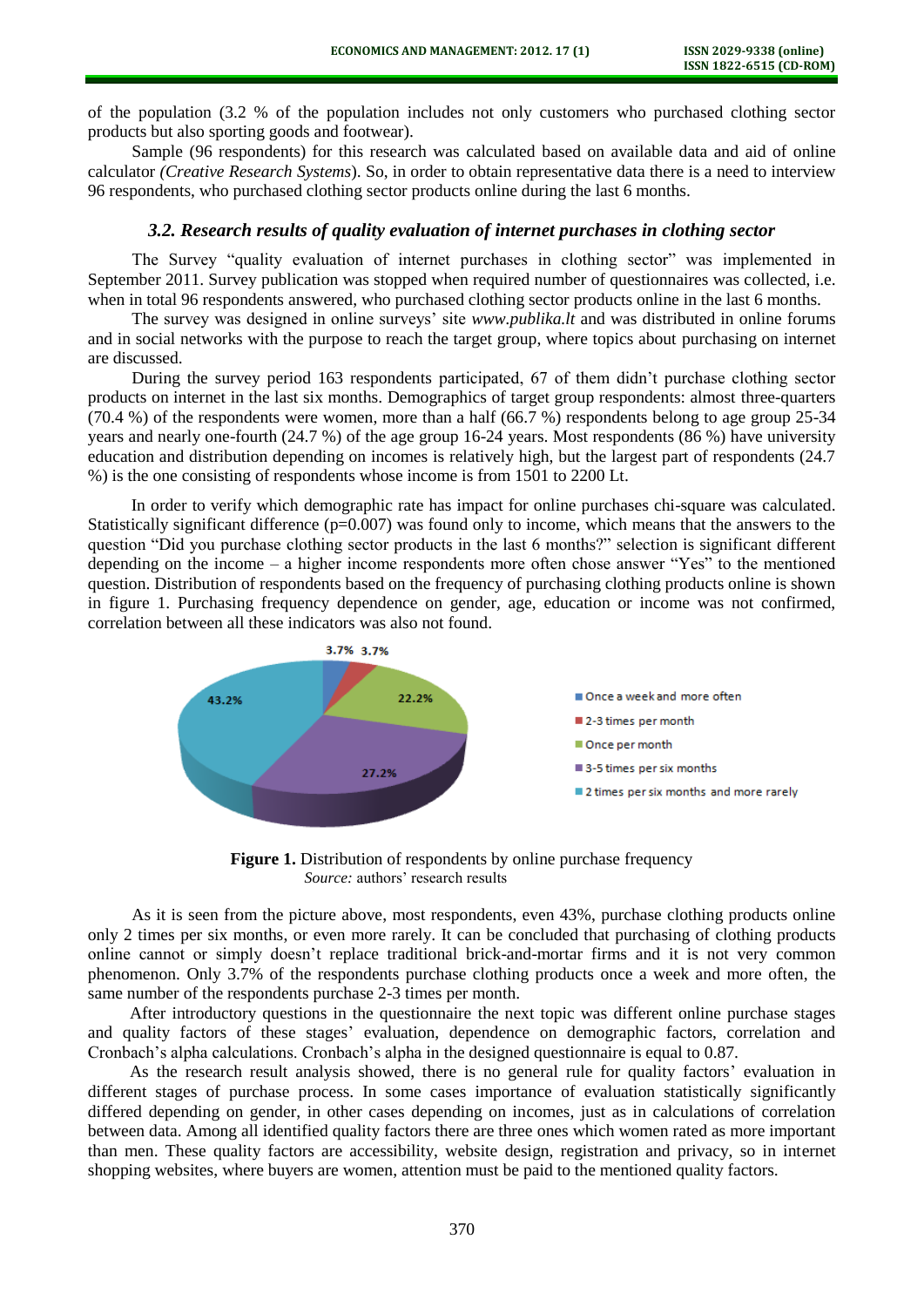Checking whether there is a statistically significant difference between respondents' evaluations, which have ever had returned products purchased online, the results showed that such respondents evaluate following quality factors as more important ones: payment receipt confirmation, personalization and communication.

Results of calculation's correlation showed that:

- Weak and positive correlation exists between purchase frequency and return loss compensation the more rarely clothing products are purchased online, the more important return loss compensation is;
- Weak and negative correlation was found between incomes and variety of shipping options, clearly detailed tax and/or other charges, contract fulfillment and return policy. Importance of all mentioned factors decrease when respondents' incomes increase.

The correlation is weak in all cases, therefore to follow the data obtained isn't possible, and it is more informative.

To evaluate importance of quality factors these factors were detailed and described with the help of different statements. Evaluation of these statements was combined in further analysis (evaluations of particular statements were calculated as average for each respondent) and overall importance evaluation was calculated on quality factors level. Evaluations of quality factors are summarized in Figure 2.

As shown in Figure 2, evaluation of importance of quality factors is similar in some stages of purchase on internet process (for example in product return stage), in others very different (for example service stage). The decision to use not seven-point but nine-point scale was vindicated – factors' evaluation in nine-point scale indicate larger distribution of values, which allows better insight of quality factors importance evaluation. In each internet purchase process stage quality factors were compared among themselves: is there any statistically significant variation in quality factors according to their importance averages. Purpose was to identify such quality factors which stand out of all other quality factors in particular stage by their importance.

In the first stage statistically most important quality factor is accuracy of information, as it is shown in figure 2 its average of importance evaluation is 8.4 and it clearly stands out from other factors in the same stage. Equally there are other factors distinguished by importance: registration and privacy (average 8.12) in product order stage, security (average 8.54) in payment for the product stage and contract fulfillment (average 7.98) in product receipt stage. In product return stage both quality factors are statistically equally important and in service stage most distinguished quality factor is personalization – this quality factor was least important for respondents compared to other quality factors in service stage.

| 9      |                                 |                |               | 8.4                     |  |                             | $8.12$ <sub>7.58</sub> 7.54    |                                             | 8.54     |                           |                                              |                              |                     | 7.98                 | 8.33 8.24         |                             |                 | $7.98$ 7.73 7.48 |                |               | 8.04                |  |
|--------|---------------------------------|----------------|---------------|-------------------------|--|-----------------------------|--------------------------------|---------------------------------------------|----------|---------------------------|----------------------------------------------|------------------------------|---------------------|----------------------|-------------------|-----------------------------|-----------------|------------------|----------------|---------------|---------------------|--|
| 8      | 7.37                            | 6.81           | 7.3           |                         |  |                             |                                |                                             |          |                           |                                              |                              | 7.33 7.19 7.42 7.31 |                      |                   |                             |                 |                  |                |               |                     |  |
| 7      |                                 |                |               |                         |  |                             |                                |                                             |          |                           |                                              |                              |                     |                      |                   |                             | 5.66            |                  |                |               |                     |  |
| 6      |                                 |                |               |                         |  |                             |                                |                                             |          |                           |                                              |                              |                     |                      |                   |                             |                 |                  |                |               |                     |  |
| 5<br>4 |                                 |                |               |                         |  |                             |                                |                                             |          |                           |                                              |                              |                     |                      |                   |                             |                 |                  |                |               |                     |  |
| 3      |                                 |                |               |                         |  |                             |                                |                                             |          |                           |                                              |                              |                     |                      |                   |                             |                 |                  |                |               |                     |  |
| 2      |                                 |                |               |                         |  |                             |                                |                                             |          |                           |                                              |                              |                     |                      |                   |                             |                 |                  |                |               |                     |  |
| 1      |                                 |                |               |                         |  |                             |                                |                                             |          |                           |                                              |                              |                     |                      |                   |                             |                 |                  |                |               |                     |  |
| o      | Accessibility                   | Website design | Functionality | Accuracy of information |  | privacy<br>Registration and | options<br>Variety of shipping | order confirmation details<br>Submission of | Security | Different payment options | and/or other charges<br>Clearly detailed tax | Payment receipt confirmation | Speed of delivery   | Contract fulfillment | Return policy     | compensation<br>Return loss | Personalization | Reliability      | Responsiveness | Communication | System availability |  |
|        | Login and search for<br>product |                |               |                         |  | Productorder                |                                |                                             |          | product                   | Payment for the                              |                              | Product<br>receipt  |                      | Product<br>return |                             |                 | Service          |                |               |                     |  |

**Figure 2.**Importance of quality factors in different internet purchase stages comparison *Source:* authors' research results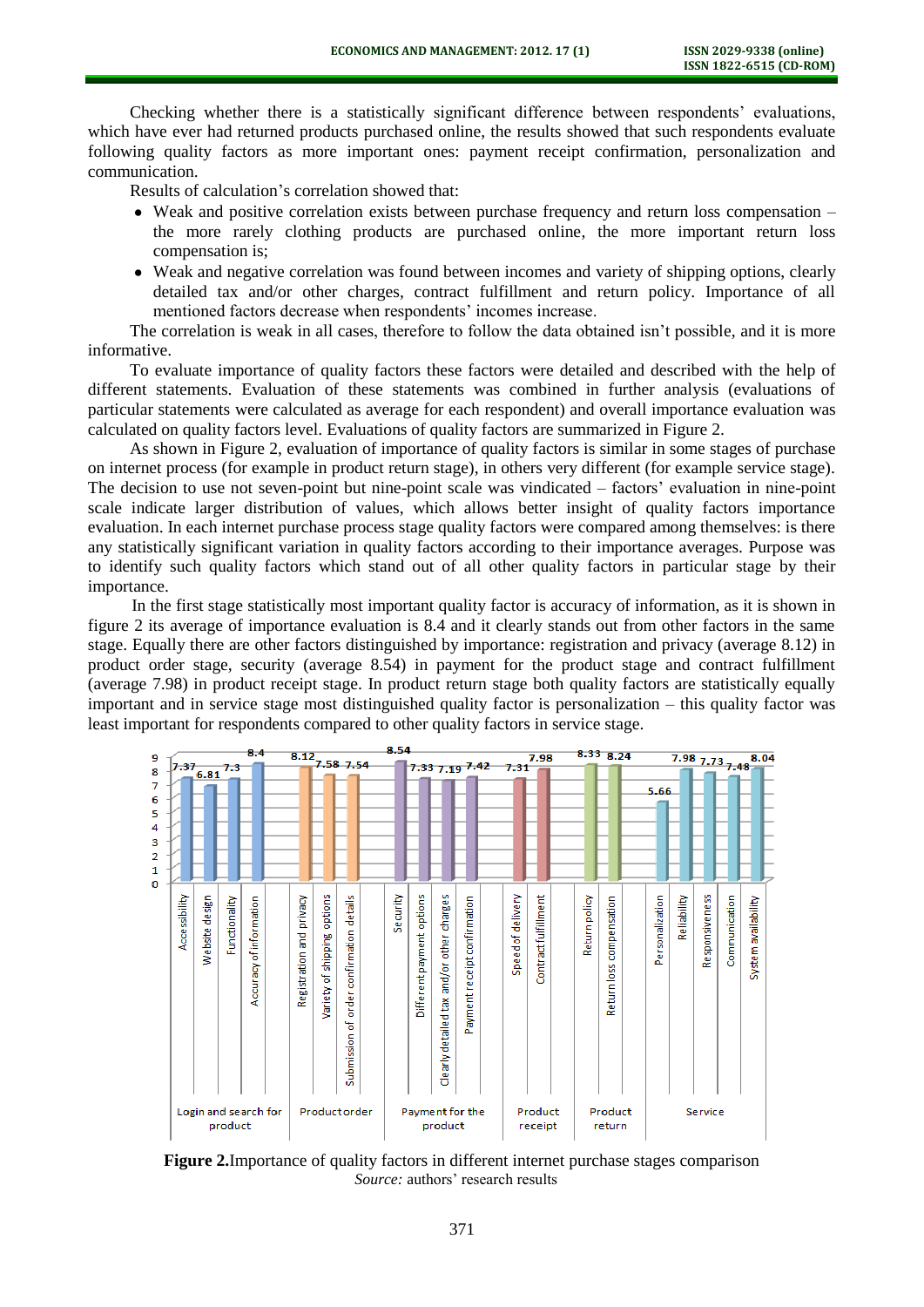Considering quality factors, which were distinguished by importance in different internet purchase stages, they should be marked accordingly in internet purchase model. Although personalization was evaluated as least important quality factor, it cannot be excluded from the model because average of importance is 5.66, which is larger than the neutral point in the scale. Also, according to the respondents' opinion and seeking for better model clarity, it is possible to exclude internet purchase stages in which particular service quality factors are important, therefore considering all mentioned conditions in Figure 3 adjusted theoretical model of internet purchase is proposed.



**Figure 3.** Internet purchase process and quality factors model *Source*: model designed, corrected and consolidated on the grounds of authors' research results

As shown in model (Figure 3), there are clearly distinguished main stages of internet purchase process, and quality factors, also arrows graphically show, which quality factor of service stage belongs to which internet purchase stage.

In questionnaire, based on which quality factors' evaluation was made, information found in literature was concentrated, summarized and distinguished in clear statements. The aim was that all quality dimensions and factors mentioned in literature would be reflected one way or another in created statements (some of them were generalized, others presented as they were in literature). The aim of this research was to prepare the model of internet purchases process and in accordance with this model to evaluate importance of quality factors – the aim is achieved.

## **Conclusions and insight**

The research accomplished on the base of created model allowed identifying the most important quality factors not only for the service quality of internet purchases in general, but also for particular stages of this service, looking at it exceptionally from the customer's perspectives. The new model could help the owners, creators or managers of internet shopping websites, who want to identify the advantages and disadvantages of their websites. This model is also easy to adapt, because it is clearly separated into purchase stages with ascribable quality factors for each stage and it gives the possibility to identify the strengths and weaknesses of quality factors not only in general, but also at different stages' level.

Created model is easy to adapt, only the structure of model could be changed depending on the chosen sector: 1) some internet purchase stages could disappear; 2) Statements used in internet purchase quality evaluation in clothing sector could become quality factors and vice versa.

Flexibility and adaptability of created model are main advantages; however it is only a small part of great opportunities. Further researches should allow creating the methodology for model evaluation, which would enable calculation of the weakest parts of internet shopping website. Measurable and calculable